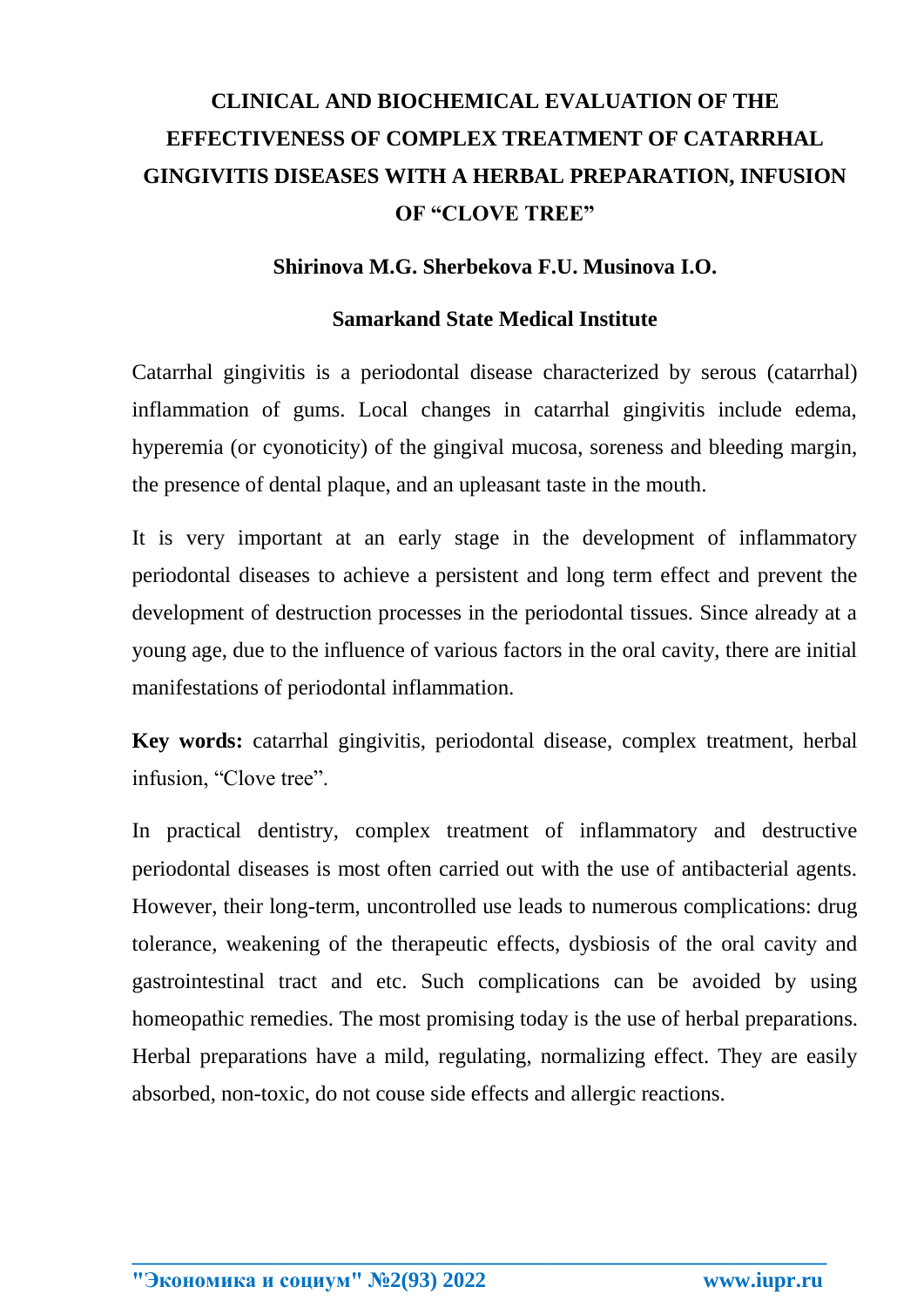**The aim of study-** is to evaluate the effectiveness of the use of a new generation of phytopreparations from the herbal infusion of the Clove tree in the complex treatment of catarrhal gingivitis in young patients.

## **Research objectives:**

- 1. To study the dynamics of clinical changes in the state of the gums in young patients before, during and after the application of the infusion of "Clove tree" in the complex treatment of catarrhal gingivitis;
- 2. To study the activity of the enzymes glutathione peroxide, superoxide dismutase alanine aminotransferase, aspartate aminotransferase, lactate dehydrogenase and alkaline phosphatase in mixed saliva in young patients before, during and after the application of the infusion of "Clove tree";
- 3. To propose an optimal scheme for the complex treatment of young patients with inflammatory periodontal diseases of a herbal preparation, an infusion of "Clove tree";

## **Research materials:**

Young patients with catarrhal gingivitis (40 patients). All examined patients were devided into two groups, depending on the treatment. All patients participating in our study were examined using basic (clinical) and additional (paraclinical) methods. The main (clinical) methods of examination of the patients included the collection of anamnesis of the disease and life of the subject, examination and assessment of this periodontal status. Of the additional methods of examining patients, biochemical (laboratory), functional (assessment of the state of the microvasculatory of the gums) and X-ray were used. One group underwent a standart method of treating catarrhal gingivitis, the other a complex treatment with the addition of a herbal infusion "Clove tree".

**\_\_\_\_\_\_\_\_\_\_\_\_\_\_\_\_\_\_\_\_\_\_\_\_\_\_\_\_\_\_\_\_\_\_\_\_\_\_\_\_\_\_\_\_\_\_\_\_\_\_\_\_\_\_\_\_\_\_\_\_\_\_\_\_**

## **Research methods:**

- 1. Clinical examination
- 2. Biochemical examination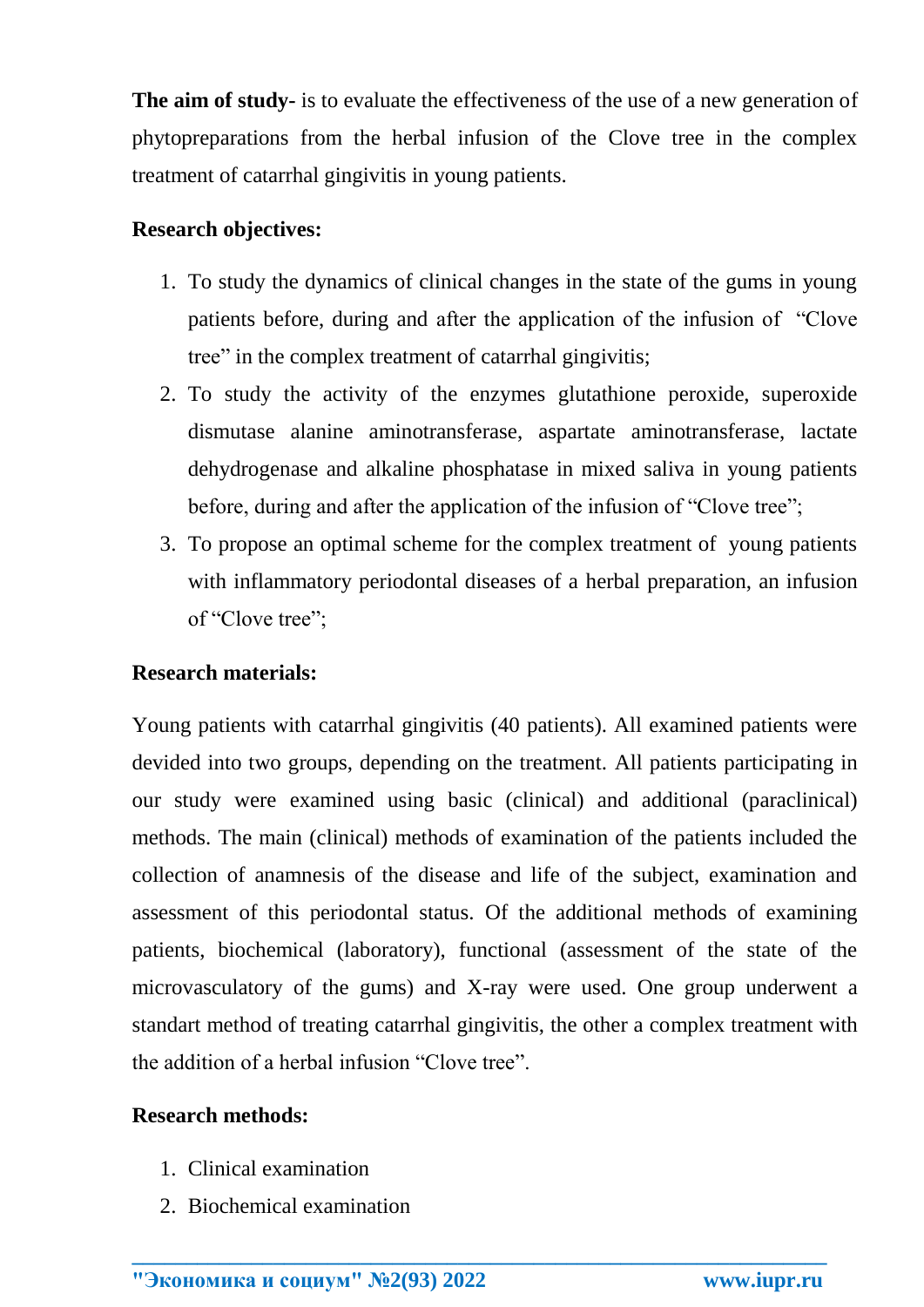#### 3. Statistical data processing

**Reaserch results:** Our studies revealed that the GPO activity in the SS in Patients with CG of both groups was  $10.73 \pm 0.19$  IU / ml and  $10.7 \pm 0.07$  IU / ml, respectively. This significantly exceeded the activity of GPO in the SS in patients of the control group .GPO appears in the SS only with bleeding of the gums, therefore in t he control group in payients with a healthy periodontal condition, the GPO activity was  $low - 0.34 \pm 0.03$  IU / ml, which is consistent with other authors.

In patients with CG og the comparison group, the decrease in GPO activity was on average 17.75%, which, as in the patients of the main group, reflected in the clinical state, however in this case, it did not reach control group.

Thus, our study of the results of treatment of patients with CG indicates that professional oral hygiene, supplemented by correctly performed individual hygiene measures, is not enough for long-term and persistent relief of the symptoms of the disease. The use of herbal preparations the infusion of "Clove tree" provided a pronounced and persistent therapeutic effect for a long time.

### **Conclusion:**

Compherensive examination of the periodontal condition in patients aged 18 to 44 years, including the determination of dental indices and indicators of mixed saliva, revealed periodontal pathology in 80%. The clinical effect of the complex application of the Clove tree infusion is confirmed by a decrease in the activity of lactate dehydrogenase in mixed saliva in patients with catarrhal gingivitis (from 133.2  $\pm$ 4.68 IU / 1 to 102.9  $\pm$  5.13 / IU /l) and a decrease in activity alanine aminotransferase, aspartate aminotransferase and alkaline phosphatease in the mixed saliva of the patients of the main group to the values in the control group 30 days after the start of treatment.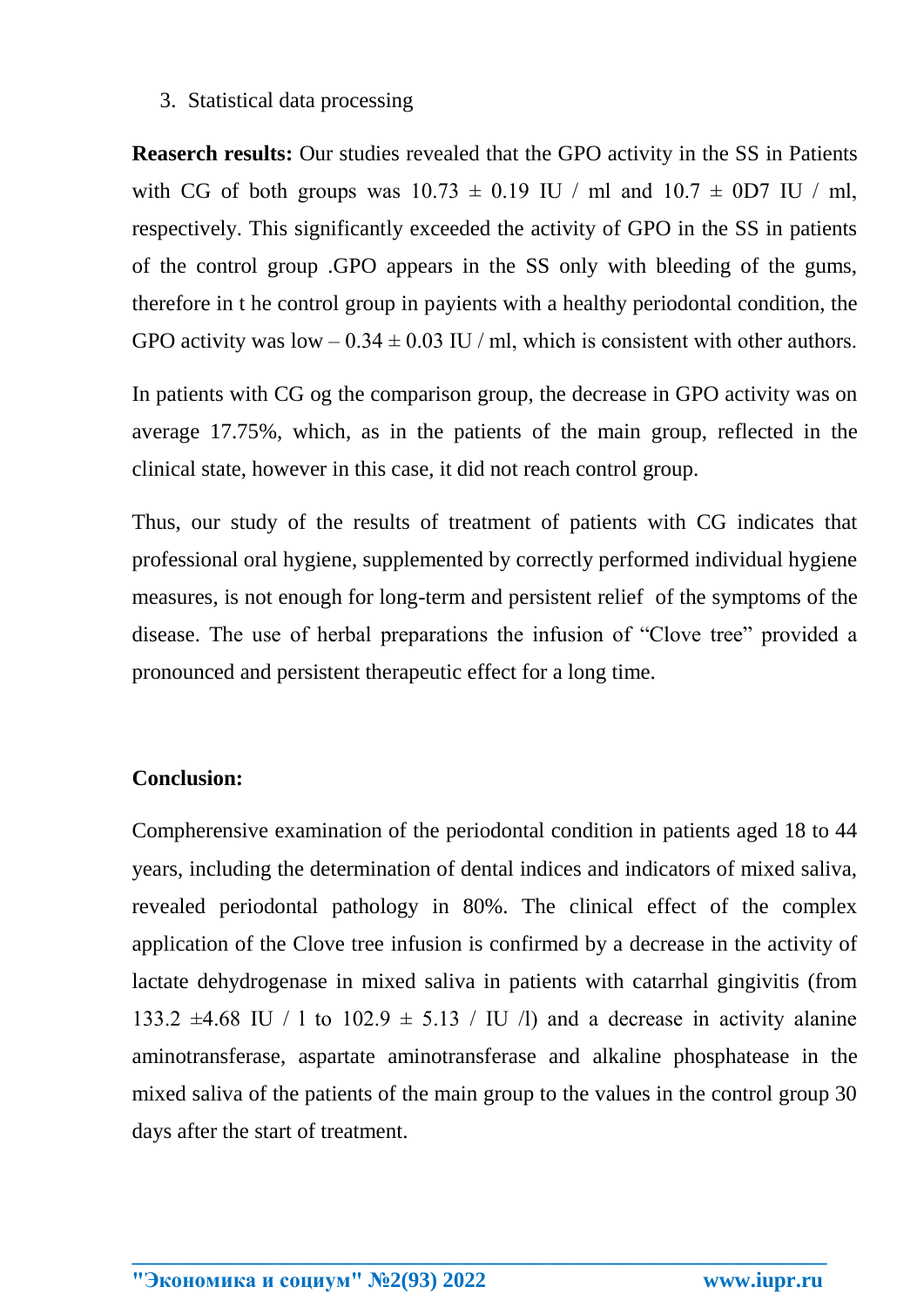Significant decrease in the amount of lactoferrin in mixed saliva in patienys with chronic generalized catarrhal gingivitis  $8.81 \pm 0.54$  ng / L to  $2.88 \pm 0.51$  ng / L and from 7.94  $\pm$  0.41 ng / L to 2.86  $\pm$  0.49 ng / L, respectively confirms the antiinflammatory effect of the infusion " Clove tree".

Bibliography:

- 1. Fine D.H., Furgang D., Sinatra K., Charles C., McGuire A., Kumar L.D. In vivo antimicrobial effectiveness of an essential oil-containing mouth rinse 12 h after a single use and 14 days' use // J. Clin. Periodontal. 2005 Apr; 32(4):335-40.
- 2. Gleissner C., Glatzel H., Kempski O. et al. Gingival microcirculation in acute and chronic gingivitis // J. Dent. Res. - 1998. - V. 77 (IADR Abstract). - P. 993.
- 3. Gold L., Nazarian L.N., Johar A.S., Rao V.M. Characterization of maxillofacial soft tissue vascular anomalies by ultrasound and color Doppler imaging: an adjuvant to computed tomography and magnetic resonance imaging //J. Oral. Maxillofac. Surg. - 2003. -N. 61 (1). -P. 19-31.
- 4. Greenstein G., Poison A. The role of local drug delivery in the management of periodontal diseases: a comprehensive review. //J. Periodontol.- 1998.- Vol. 69, N<sup>o</sup> 5.- P. 507-520
- 5. Gunsolley J.C. Uncontrolled randomized clinical trial demonstrates similar long-term (6 months) antigingivitis and antiplaque efficacy for 2 mouth rinses: one that uses cetylpyridinium chloride (CPC) as an active agent and the other that uses essential oils (EO) as an active agent // J. Evid. Based. Dent. Pract. 2008 Jun; 8(2):85-6.
- 6. Guggenheimer J. Oral manifestations of drug therapy.// Dent. Clin. North. Am. 2002 Oct; 46(4):857-68.
- 7. Hu C.Z., Jin H.L., Liang J.P., Chu M., Guo J.Z., Lu Z., Sheng Q.P., Cai 8. Z.W. Analysis for clinical effect of a rinse containing cetylpyridinium chloride in treatment of gingivitis and periodontitis // Shanghai Kou Qiang Yi Xue. 2003 Dec; 12(6) :414-8.